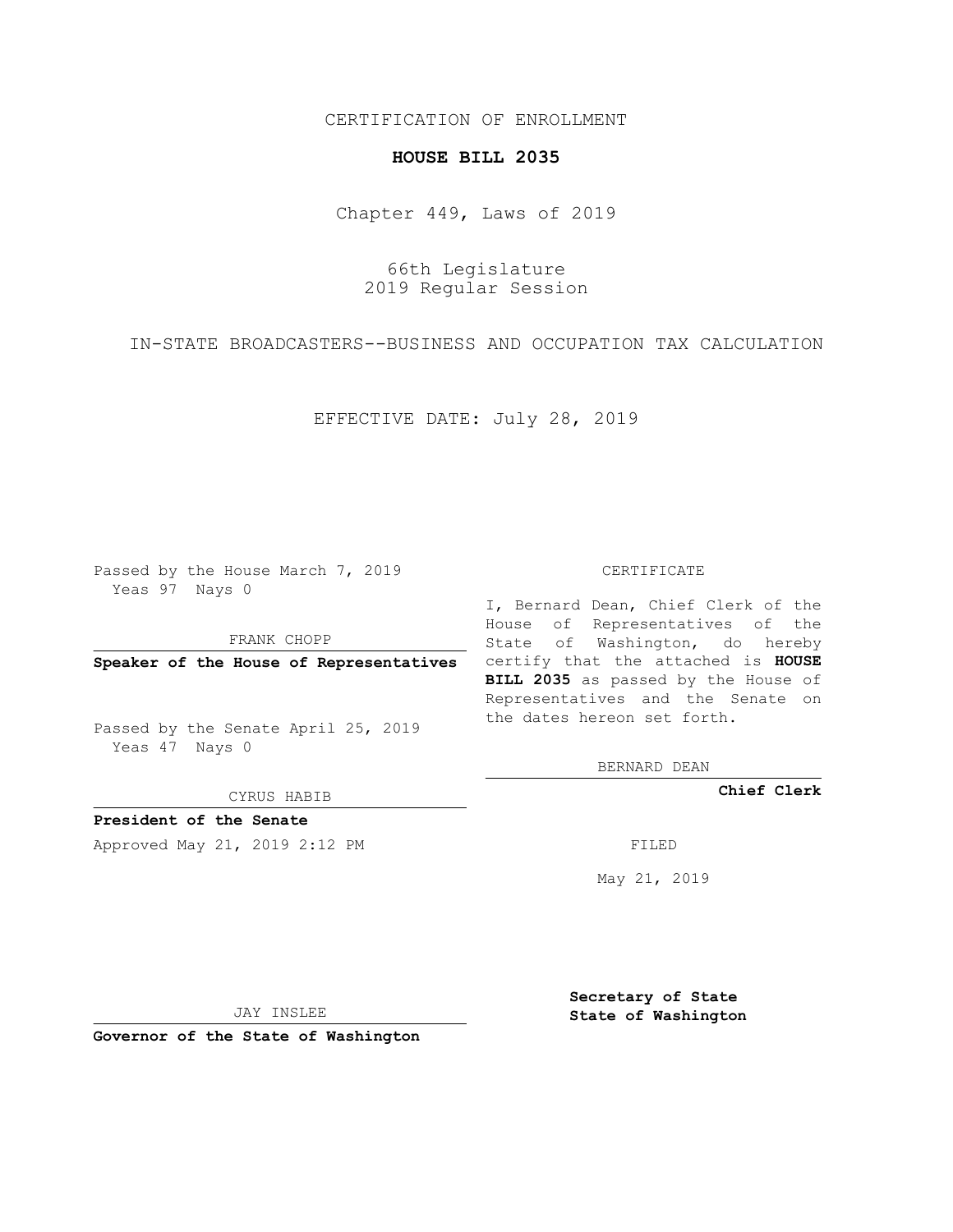| HOUSE BILL 2035 |  |  |  |
|-----------------|--|--|--|
|-----------------|--|--|--|

Passed Legislature - 2019 Regular Session

**State of Washington 66th Legislature 2019 Regular Session**

**By** Representatives Lovick and Frame

Read first time 02/13/19. Referred to Committee on Finance.

 AN ACT Relating to taxes on in-state broadcasters; amending RCW 82.04.280 and 82.32.790; and providing a contingent effective date.

BE IT ENACTED BY THE LEGISLATURE OF THE STATE OF WASHINGTON:

 **Sec. 1.** RCW 82.04.280 and 2017 c 323 s 508 are each amended to 5 read as follows:

 (1) Upon every person engaging within this state in the business of: (a) Printing materials other than newspapers, and of publishing periodicals or magazines; (b) building, repairing or improving any street, place, road, highway, easement, right-of-way, mass public transportation terminal or parking facility, bridge, tunnel, or trestle which is owned by a municipal corporation or political subdivision of the state or by the United States and which is used or to be used, primarily for foot or vehicular traffic including mass transportation vehicles of any kind and including any readjustment, reconstruction or relocation of the facilities of any public, private or cooperatively owned utility or railroad in the course of such building, repairing or improving, the cost of which readjustment, reconstruction, or relocation, is the responsibility of the public 19 authority whose street, place, road, highway, easement, right-of-way, mass public transportation terminal or parking facility, bridge, tunnel, or trestle is being built, repaired or improved; (c)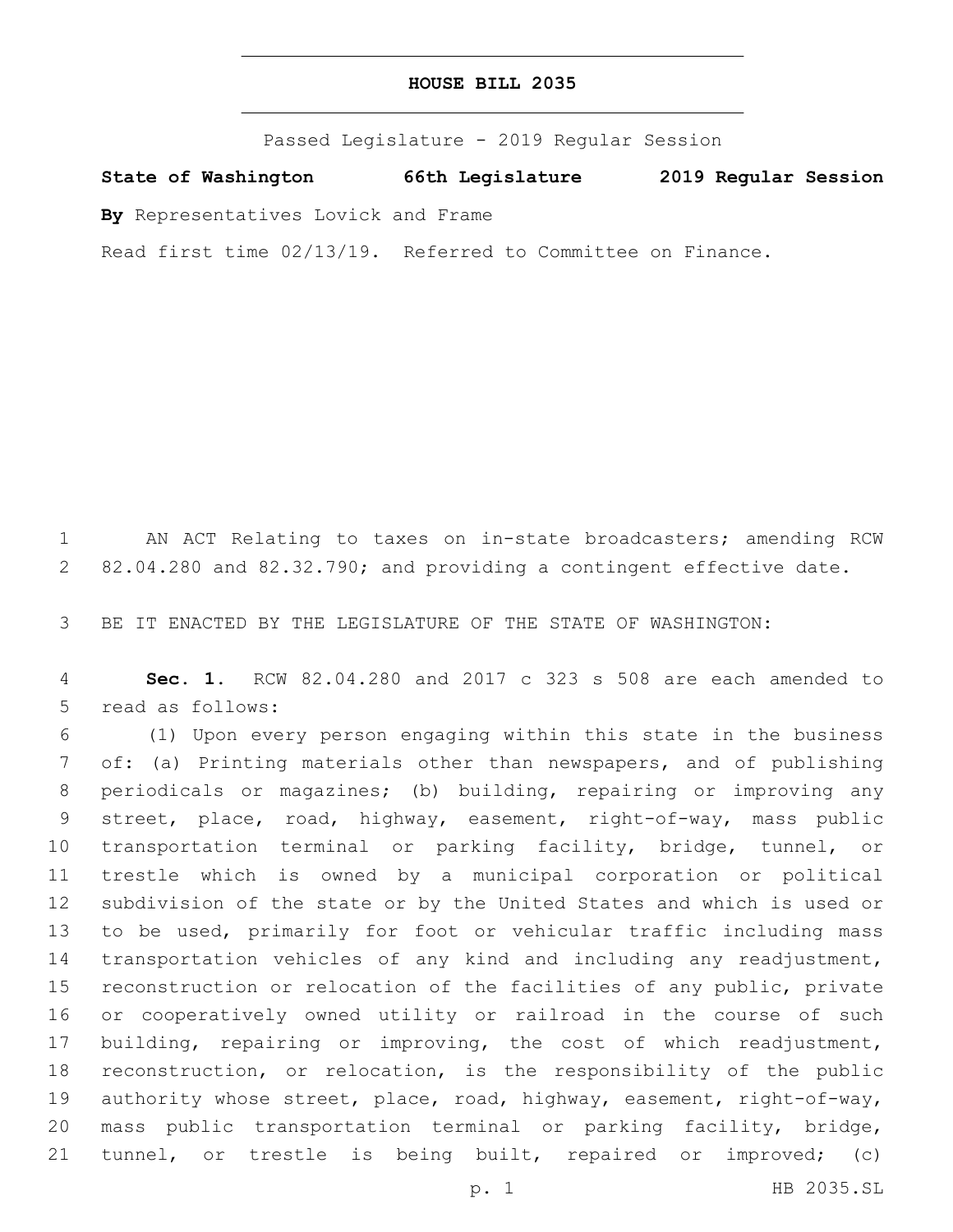extracting for hire or processing for hire, except persons taxable as extractors for hire or processors for hire under another section of this chapter; (d) operating a cold storage warehouse or storage warehouse, but not including the rental of cold storage lockers; (e) representing and performing services for fire or casualty insurance companies as an independent resident managing general agent licensed under the provisions of chapter 48.17 RCW; (f) radio and television 8 broadcasting, ((excluding network, national and regional advertising computed as a standard deduction based on the national average 10 thereof as annually reported by the federal communications commission, or in lieu thereof by itemization by the individual 12 broadcasting station, and excluding that portion of revenue represented by the out-of-state audience computed as a ratio to the station's total audience as measured by the 100 micro-volt signal 15 strength and delivery by wire)) but excluding revenues from network, national, and regional advertising computed either: (i) As a standard 17 deduction that the department must publish by rule by September 30, 18 2020, and by September 30th of every fifth year thereafter, based on 19 the national average thereof as reported by the United States census bureau's economic census; or (ii) in lieu thereof by itemization by 21 the individual broadcasting station, and excluding that portion of revenue represented by the out-of-state audience computed as a ratio to the broadcasting station's total audience as measured by the .5 millivolt/meter signal strength contour for AM radio, the one millivolt/meter or sixty dBu signal strength contour for FM radio, the twenty-eight dBu signal strength contour for television channels 27 two through six, the thirty-six dBu signal strength contour for 28 television channels seven through thirteen, and the forty-one dBu signal strength contour for television channels fourteen through 30 sixty-nine with delivery by wire, satellite, or any other means, if any; (g) engaging in activities which bring a person within the definition of consumer contained in RCW 82.04.190(6); as to such persons, the amount of tax on such business is equal to the gross income of the business multiplied by the rate of 0.484 percent.

 (2) For the purposes of this section, the following definitions apply unless the context clearly requires otherwise.

 (a) "Cold storage warehouse" means a storage warehouse used to store fresh and/or frozen perishable fruits or vegetables, meat, seafood, dairy products, or fowl, or any combination thereof, at a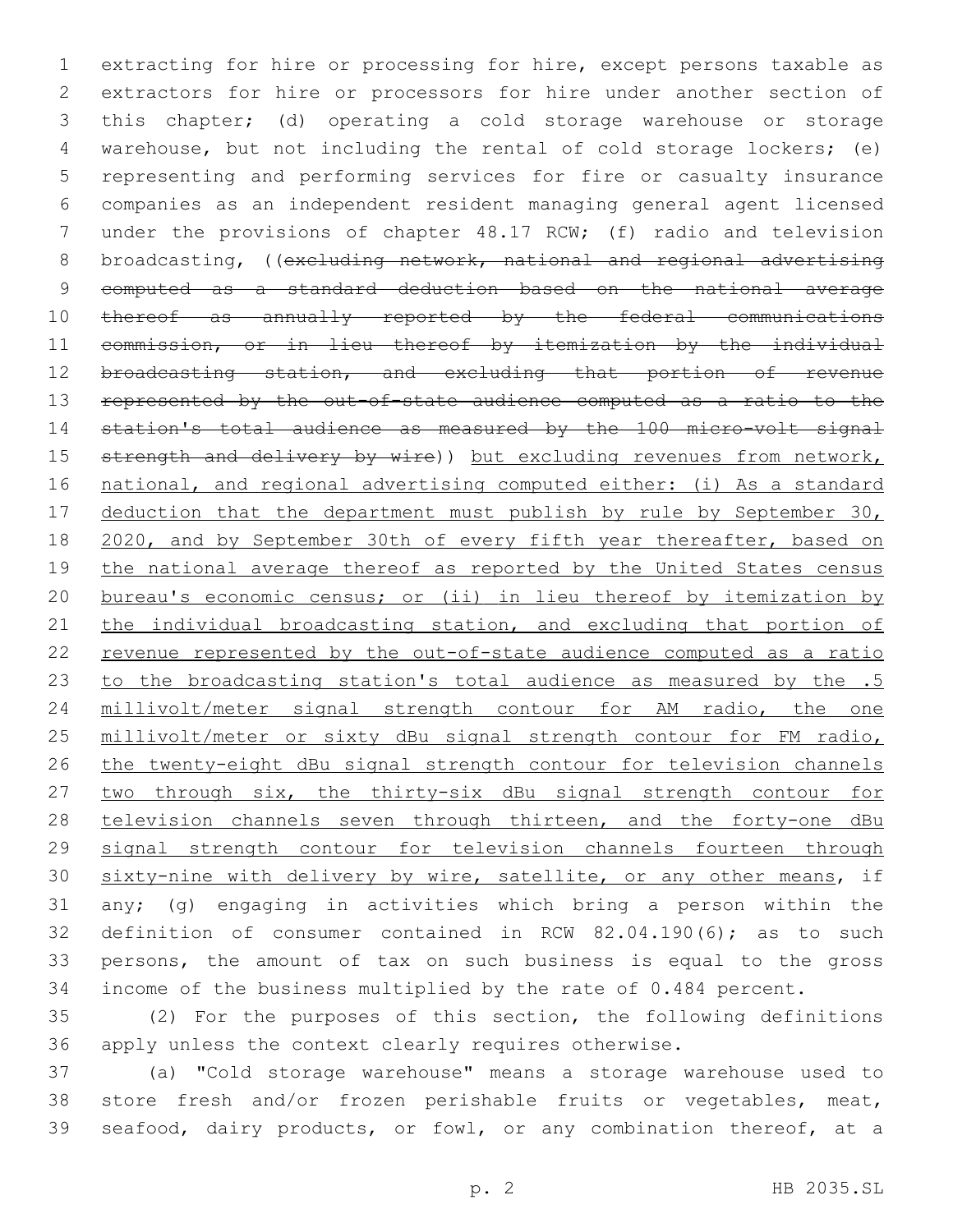desired temperature to maintain the quality of the product for 2 orderly marketing.

 (b) "Storage warehouse" means a building or structure, or any part thereof, in which goods, wares, or merchandise are received for storage for compensation, except field warehouses, fruit warehouses, fruit packing plants, warehouses licensed under chapter 22.09 RCW, public garages storing automobiles, railroad freight sheds, docks and wharves, and "self-storage" or "mini storage" facilities whereby customers have direct access to individual storage areas by separate entrance. "Storage warehouse" does not include a building or 11 structure, or that part of such building or structure, in which an activity taxable under RCW 82.04.272 is conducted.

 (c) "Periodical or magazine" means a printed publication, other than a newspaper, issued regularly at stated intervals at least once every three months, including any supplement or special edition of 16 the publication.

 **Sec. 2.** RCW 82.32.790 and 2017 3rd sp.s. c 37 s 526 are each 18 amended to read as follows:

19 (1)(a) Section 2, chapter . . ., Laws of 2019 (section 2 of this 20 act), sections 510, 512, 514, 516, 518, 520, 522, and 524, chapter 37, Laws of 2017 3rd sp. sess., sections 9, 13, 17, 22, 24, 30, 32, and 45, chapter 135, Laws of 2017, sections 104, 110, 117, 123, 125, 129, 131, and 150, chapter 114, Laws of 2010, and sections 1, 2, 3, and 5 through 10, chapter 149, Laws of 2003 are contingent upon the siting and commercial operation of a significant semiconductor microchip fabrication facility in the state of Washington by January 27 1, 2024.

(b) For the purposes of this section:28

 (i) "Commercial operation" means the same as "commencement of 30 commercial production" as used in RCW 82.08.965.

 (ii) "Semiconductor microchip fabrication" means "manufacturing semiconductor microchips" as defined in RCW 82.04.426.

 (iii) "Significant" means the combined investment of new buildings and new machinery and equipment in the buildings, at the commencement of commercial production, will be at least one billion dollars.36

 (2) The sections referenced in subsection (1) of this section take effect the first day of the month in which a contract for the construction of a significant semiconductor fabrication facility is

p. 3 HB 2035.SL